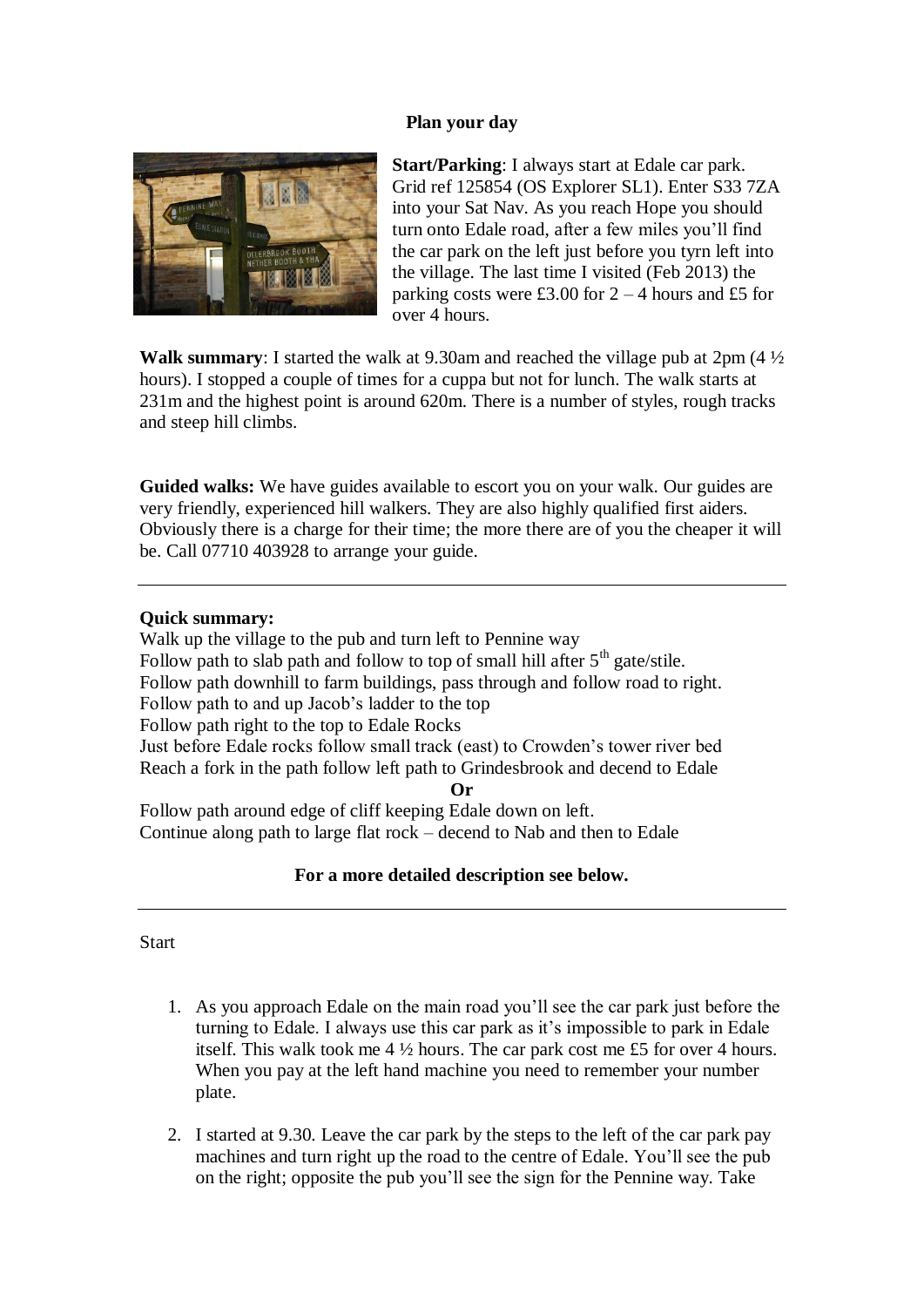this path, through the gate and up the track with the stream on the right and the camp site behind the trees on the left.

3. Through the gate at the top and through the gate on the left still sign posted the Pennine way. *You could follow the path to the right here and continue to the top of Grindslow Knoll. You could take this shorter walk after Grindslow Knoll you'll come to Grinds Brook (section 10 below).* Anyway follow the path through a small opening in the wall and through 4 gates. At the  $5<sup>th</sup>$  gate walk up the small hill. Here you will see a path to the right which is the way to Crowdens gorge.

For Jacobs's ladder follow the main path down the hill towards the farm buildings. The path comes to a large gate leading to another large gate. Here follow the path through the farm to a main looking road. Turn right up the road.

- 4. You stay on this road for quite a while (don't worry about the cows they are friendly). Eventually you'll reach a very attractive bridge. A nice spot to have a break, I say this because you're about to be introduced to Jacobs ladder. I arrived at the bridge at 10.30am
- 5. There are 2 routes to the top from here you can follow the easier path through the gate to the left towards the broken down shack and up to the cairn or



follow the path in front up Jacobs ladder. If your party split here you can meet at the cairn halfway up.

6. When you reach, what appears to be, the "top of the hill" you'll find a small flat wall. I believe this was put here for hikers, like me, to rest for 5 minutes, take a well-deserved drink of water and take in the view.

I remember writing these notes while resting a few minutes and noticed the "loud" silence and saw no-one, what a perfect way to spend an energetic day. There was a little snow, some misty cloud descending and total silence apart from the cascading water below – *should have been a poet*. What a perfect way to spend an energetic day. I reached the wall at 11am.

- 7. From the wall you will see the path continues to the right and up the hill to the rocks above. When you're ready follow the path to the rocks at the top. Once at the top follow the path north to the Cairn and follow the path to the left and continue on to "Edale Rocks" I reached the rocks at 11.20am.
- *8. If you continue north you'll come to a path on the right which is the Penine Way leading to Kinder Downfall. You could walk to Kinder downfall and return to Edale Rocks as an extension to this walk, it'll take an hour and half meaning you'll finish the walk by 3.30pm (I'll probably do this addition next time I'm camping in Edale).*